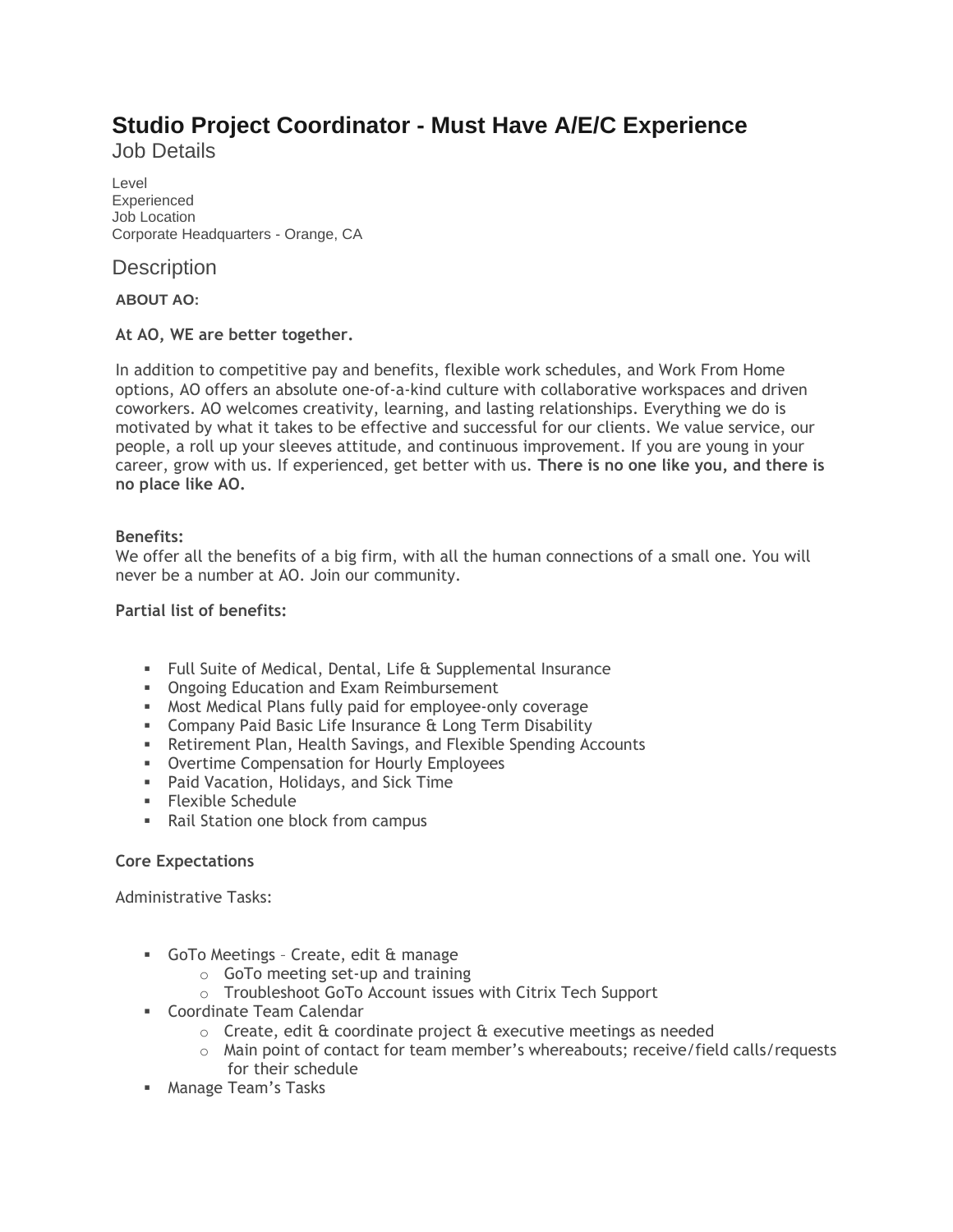- $\circ$  Create new tasks from the team's notes, staffing meetings, etc., and coordinate action items with PMs.
- o Set up/Create new weekly/monthly meetings as needed
- **EXECTE Folder Structure and Narratives**
- o Distribute to team TBD
- Act as Team's Administrator for Newforma
	- o Set up projects and rules
	- $\circ$  Train new team members to keep the team up to date with software
- **E** Schedule internal Training/Workshops (GoTo, SCRUG, QA-QC, etc.)
- **EXECO** Coordinate Conference Rooms with Front Desk
- Coordinate and set up internal lunches with the project team as needed

Project Tasks:

- Create P drive and Public folders for new projects
- **EXECT:** Set up Project in Newforma as needed
- Save documents to IN/OUT folders per protocol
- **Draft Proposals and PSSA's and send them to Contracts Department**
- Work proactively with Contracts Department to ensure contracts are reviewed and executed on time
- Work Proactively with Project Accounting Team to monitor budgets, and stay on top of change order needs
- Create Fee Spreadsheets for project fees and consultant fees and send them to the Client
- Create Scope of work/Deliverables document for proposals
- **•** Review zoning / jurisdictional / Specific Plan requirements of particular projects and note them on a spreadsheet or established form with references
- **EXEL Account:** Request Project Number from Accounting and assist the project team with correct usage/allocation of tasks on the timesheet
- Point of contact between Client and Partner/Principal/PM for contracts & change orders
- Follow up with Client on executed contracts as needed
- **EXECO Assist accounting with Consultant Invoice allocation for project contracts**
- **•** Coordinate add services from billing drafts with the team and accounting for change orders if needed
- **E** Liaison between Partners, PMs, and Clients for project communication
- **EXECT:** Liaison between team and Contracts Department
- Create and process consultant agreements-review/compare with client contract
- Run project reports from Deltek Vision
- Create, update and distribute:
	- o Meeting Minutes/Memos for project meetings
	- o Meeting Agendas for multiple weekly project meetings
	- o Project directories for numerous projects
	- o Design Change Log
	- o New Change Order Items Log for Client review/approval
- **■** Maintain contact information for clients, consultants, and agencies in Outlook, Meeting Minutes, and Project Directory.
- Create and update Project Drawings logs for Architectural and Consultant drawings as needed
- Create transmittals
- **EXECR** Crisp Repro orders coordinate with Job Captain/Production
- Construction Administration RFI/Submittal Logging-Tracking Coordinate with CA-PM
- Coordinate & set up lunches for Client meetings as needed.